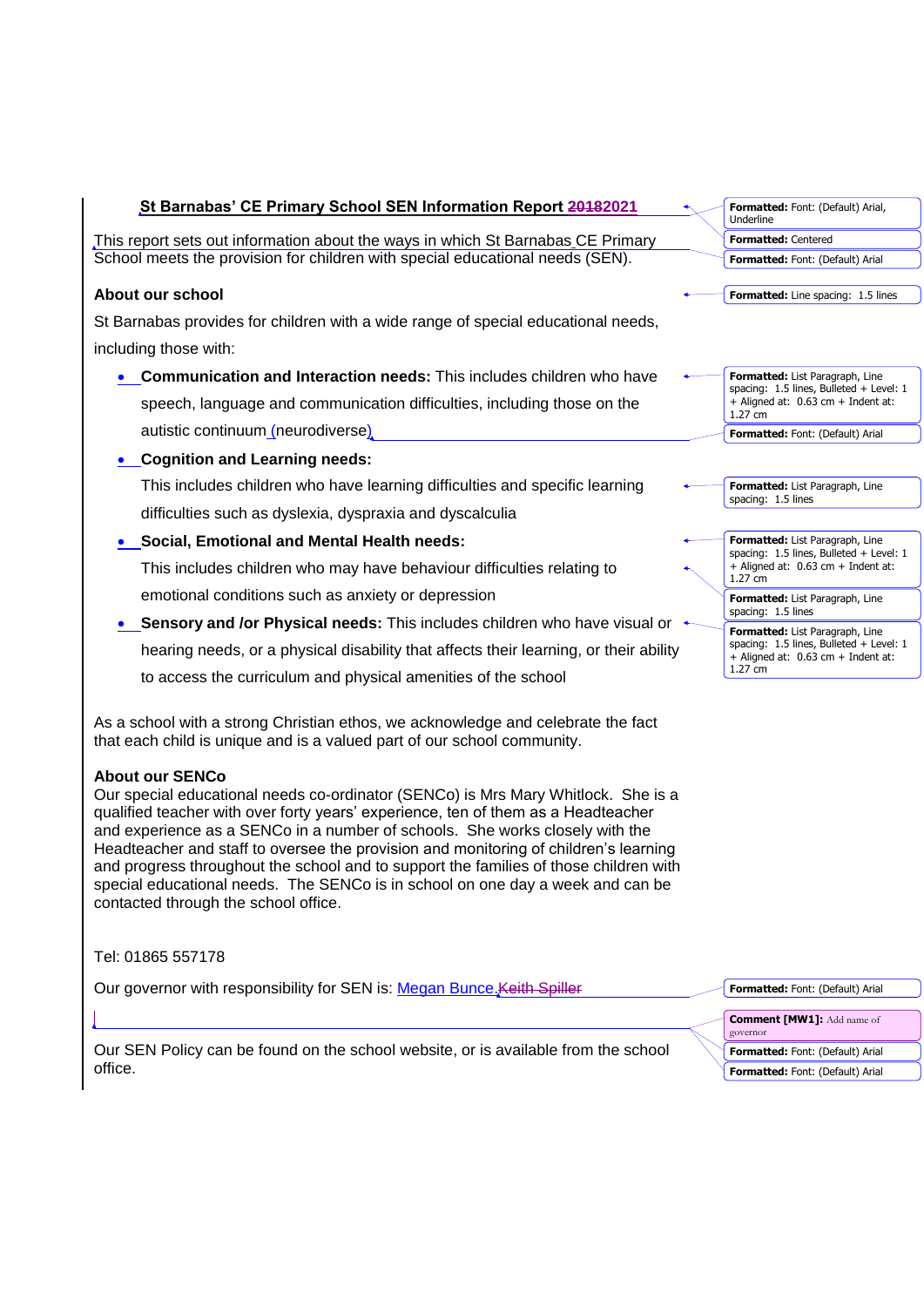Our Equality Scheme and Accessibility Plan can be found on the school website, or is available from the school office.

# **How do we identify and give extra help to children with SEN?**

The school uses Oxfordshire County Council's guidance 'Identifying and supporting Special Educational Needs in Oxfordshire schools and settings'

#### The guidance sets out:

- How we identify if a child has a special educational need
- How we assess children and plan for their special educational needs
- How we adapt our teaching
- Ways in which we can adapt our school environment to meet each child's needs
- How we review progress and agree outcomes and involve you and your child in this process

Currently (Sept '21) the percentage of children identified as being on the school's SEN register is 13%. This figure changes throughout the year and is continually reviewed to ensure that the necessary support is available for children and staff. We have two children who receive support through an Education Health Care Plan.

## **How do we work with parents/carers/guardians and children/young people?**

The partnership between school and home is important to us at St Barnabas. We will always contact parents/carers/guardians if we have a concern that a child may have a special educational need. We work closely with parents/carers/guardians whose child may have special educational needs to plan, agree outcomes and to review progress.

This partnership happens in a variety of ways:

#### Each SEN child has a Pupil Profile which is made available to parents/carers/guardians.

- Review meetings are held (twice a year in February and July)
- Parents/carers/guardians evenings are held in (November and March, and a school report is sent home at the end of the academic yearin July)
- Parents / carers/guardians are able to speak to class teachers at the end of the school day, or by making an appointment
- Appointments can be made to see the SENCo by contacting the school office

## **Adapting the curriculum**

We offer a broad and balanced curriculum for all children, including those with SEN. Teachers are responsible for the progress of all children and lessons are well differentiated to ensure success and progress for everyone.

The school offers intervention programmes which offer support, in addition to the core curriculum, to boost and support children's learning. These are usually delivered by a trained TA and are monitored by class teachers and the SENCo. These interventions may support a particular aspect of learning such as reading and comprehension, or numeracy, but we also offer play therapy and play sessions and social groups to enable children to develop communication and social skills and increase their self-esteem. Interventions offered may include

**Formatted:** Font: (Default) Arial

**Formatted:** Font: (Default) Arial

**Comment [MW2]:** We should be meeting to discuss SEN pupils every half term

**Comment [MW3]:** Are these still offered, or do they have a different name? **Formatted:** Font: (Default) Arial **Formatted:** Font: (Default) Arial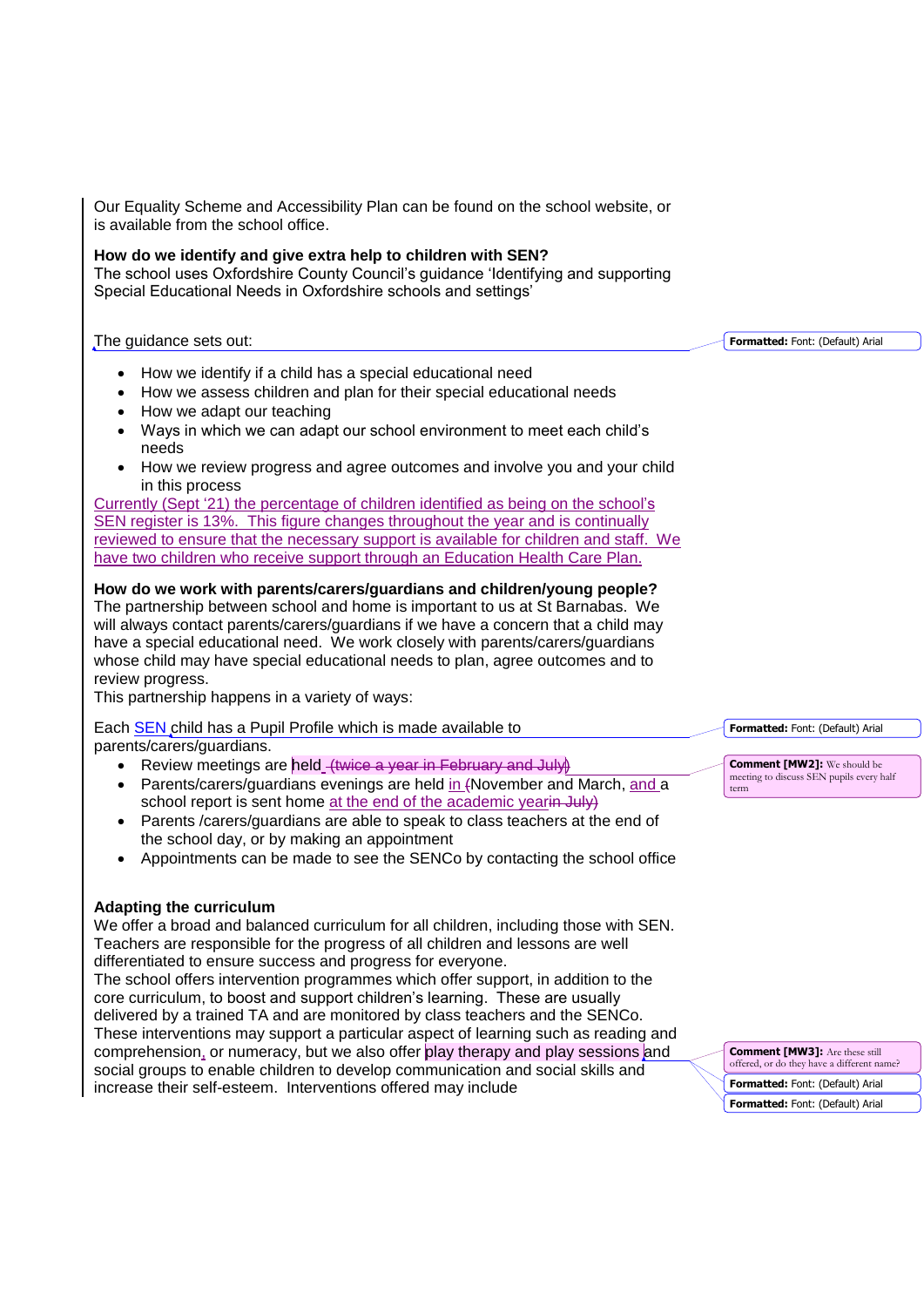- Toe by Toe (a phonics intervention programme)
- Read, Write Inc (a writing intervention programme)
- Word Wasp (a spelling intervention programme)
- Precision teaching (an intervention that simplifies learning steps) $\Box$
- Numicon (maths support programme)
- Rapid Reading and Rapid Maths (reading and maths support)

| For other interventions please see list at the end of the report. | numbering |
|-------------------------------------------------------------------|-----------|
|                                                                   |           |

#### **What expertise can we offer?**

Staff training is undertaken in various aspects of SEN according to the needs of the children to ensure that the provision made and support given to pupils is appropriate and effective. The training needs of the staff are reviewed as part of the CPD (Continuing Professional Development) process in school. Training may take the form of attendance at externally provided courses, or through in-house training sessions that draw upon the expertise of specialist staff from external agencies. Currently our SENCo has completed Level 3 training with the Autism Education Trust and has been trained to undertake Lego Therapy. We also have a Psychotherapist working in school. Building Skills club which uses Lego as part of a therapeutic approach to support social interactions.

We have access to a range of specialist support services including:

An Educational Psychologist-Psychologist, who assesses learning development

Oxfordshire County Council's Special Educational Needs Support Service (SENSS), who support children with communication and language and sensory needsprovide support through their teams which includes the  $+$ Communication and Interaction Service), speech therapy, occupational therapy, SEN ICT ;physical, visual and hearing, disability services

, Child and Adolescent Mental Health Services (CAMHS),

Oxfordshire School Inclusion Team (OXSIT)

Information about these services and what they offer can be found on the Oxfordshire County Council SEN web pages:

<https://www.oxfordshire.gov.uk/cms/public-site/special-educational-needs-sen>

We also work with other services and organisations that are involved with a family, with the family's permission.

This year we offered parents the opportunity to attend the Swift (Schools with families together course) course for families and schools living and working with children who have Autism, Aspergers, or similar communication and interaction difficulties. TAs also attended the training provided by the Communication and Interaction team. NEW info

| Formatted: Normal, No bullets or<br>numbering |
|-----------------------------------------------|
| Formatted: Font: (Default) Arial              |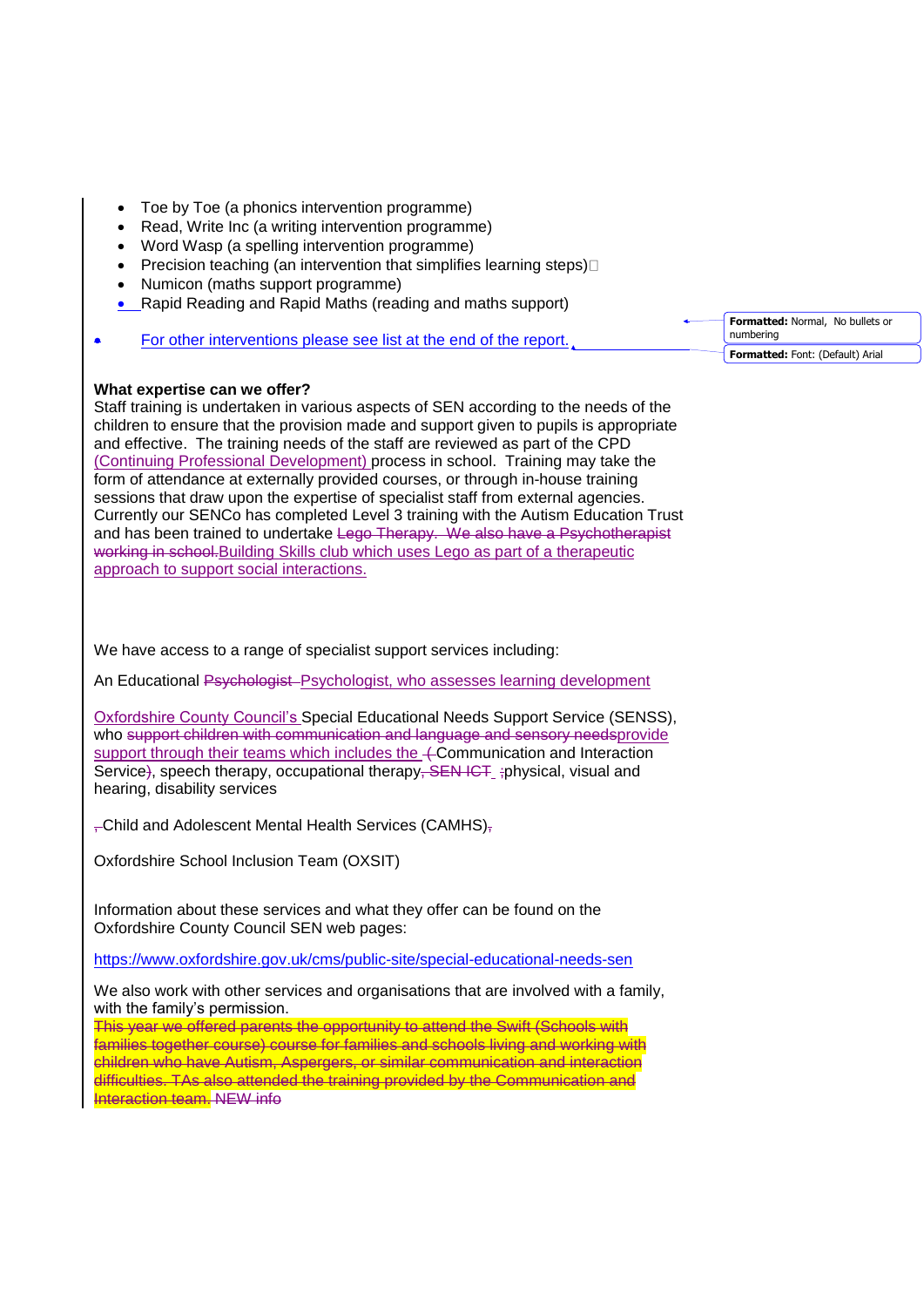#### **How do we know if SEN provision is effective?**

The progress of all children is tracked throughout the school using a computer package (SIMS); this data is analysed regularly during Pupil Progress meetings with class teachers, the Headteacher and SENCo. For pupils with SEN, there are regular review meetings to evaluate their progress, assess the success/suitability of the current support and what needs to happen next. We evaluate a pupil's progress against their prior attainment and against age related expectations. The Headteacher's data report informs Governors about the progress and attainment of SEN pupils.

#### At the end of 2018 – 2019, attainment and progress scores for the SEN pupils were analysed.

*I*n reading 37% of SEN pupils achieved expected and 37% made at least expected progress. In writing 27% of SEN pupils achieved expected and 37 % made expected progress. In maths 37% achieved expected and 37% made expected progress. The progress is lower than in 2018 and I mainly linked to children in KS2 where the expectations are higher and it becomes more challenging for some to close the gaps. Some children have developed more complex or additional needs. 2019 dataIn the academic year 2020 to 2021, there were limited opportunities to formally assess children due to the disruption caused by Covid-19 and the imposed restrictions. No Key Stage 2 SATs took place and assessment data relied entirely on teacher assessment.

#### **How are children with SEN helped to access activities outside of the classroom?**

Around the school are spaces that offer a calm and quiet space for learning, talking, or to take a break from a busy classroom. Pupils may access these spaces on a 1:1 basis with a TA or teacher, or in a small group for focused learning. The SENCo has access to a room which can offer a teaching space, contains assessment resources and information about specific SEN and can be used as a quiet space for meeting parents /carers/guardians and other professionals.

Please be aware that at any time, Covid-19 regulations may require adjustments to our usual ways of using spaces to ensure that the safety of pupils, staff and visitors is maintained

All children are included in activities and trips following Risk Assessments where needed and in accordance with the Equalities Act 2010. We talk to parents/carers/guardians and pupils when planning trips to ensure that everyone has the information they need and are clear about what will happen.

**Information regarding Oxfordshire's accessibility strategy can be found here:**  [http://schools.oxfordshire.gov.uk/cms/sites/schools/files/folders/documements/SEN/g](http://schools.oxfordshire.gov.uk/cms/sites/schools/files/folders/documements/SEN/guidan%20ce/Schools_Accessibilty%20_Strategy.pdf) uidan ce/Schools\_Accessibilty Strategy.pdf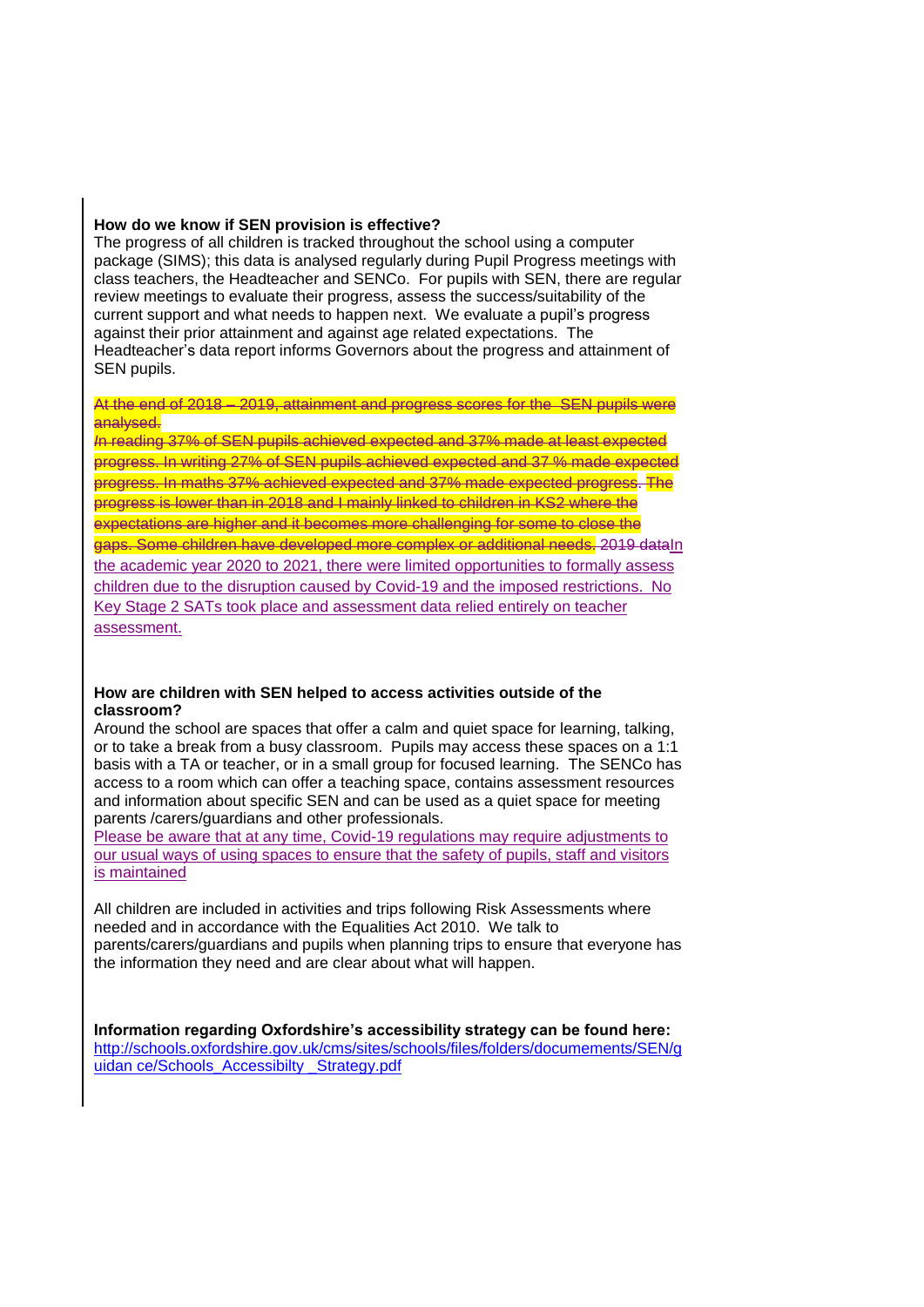#### **What do we do to support the well-being of children with SEN?**

All children have the opportunity to share their views through their School Council representatives and we encourage all children to talk to their class teacher, or TA, if they have a problem. Bullying is not tolerated and procedures followed can be found in our Anti-B-Behaviour Policy on the school website, or as a paper copy from the school office.

#### **Joining the school and moving on**

We encourage all new children to visit the school before starting and for children with SEN, a meeting with the SENCo is recommended. (Please be aware that due to Covid-19 restrictions in place at any time, it may not be possible to offer full tours of the school and visits to classrooms. Admission of new pupils and support for them and their families will be offered in an appropriate and individualised way)

Year 6 children transferring to local secondary schools have the chance to visit the school for at least one day.  $-$  Children with identified SEN will have the opportunity, where appropriate, to visit more than once. The SENCo, Year 6 class teacher and representatives from secondary schools meet and liaise regularly throughout Year six to ensure a smooth transition. SEN information and records are shared with the receiving school well in advance of the start of Year 7. (Please be aware that all such visits are subject to any Covid-19 restrictions in place)

#### **Feedback and complaints procedure**

At St Barnabas we welcome feedback from parents/carers/guardians, as this allows us to review our practice and work with parents/carers/guardians to achieve successful outcomes for our pupils. If a parent/carer or guardian is concerned about SEN provision for their child, initial contact should be made with the class teacher. Where appropriate a meeting can be arranged to discuss matters further, which may include the Headteacher and/or the SENCo and other external professionals who support the school.

If you would like impartial advice or support, please contact SENDIAS (Special Educational Needs Disability and Information Support Services – formerly Parent Partnership)

[https://www.oxfordshire.gov.uk/cms/public-site/sendiass-oxfordshire-formerly](https://www.oxfordshire.gov.uk/cms/public-site/sendiass-oxfordshire-formerly-parentpartnership?utm_source=FURL1&utm_medium=sendiass&utm_term=nil&utm_content=&utm_campaign=sendiass%20%20)[parentpartnership?utm\\_source=FURL1&utm\\_medium=sendiass&utm\\_term=nil&utm](https://www.oxfordshire.gov.uk/cms/public-site/sendiass-oxfordshire-formerly-parentpartnership?utm_source=FURL1&utm_medium=sendiass&utm_term=nil&utm_content=&utm_campaign=sendiass%20%20) [\\_content=&utm\\_campaign=sendiass](https://www.oxfordshire.gov.uk/cms/public-site/sendiass-oxfordshire-formerly-parentpartnership?utm_source=FURL1&utm_medium=sendiass&utm_term=nil&utm_content=&utm_campaign=sendiass%20%20) 

In the event of a formal complaint concerning SEN provision, parents/carers/guardians are advised to contact the Headteacher and follow the Oxfordshire Local Authority procedures in the first instance. Parent/carers/guardians may also consider contacting the Governing Body. Government publications regarding parents' rights are available in school.

Oxfordshire's Local Offer contains lots of information for parents/carers/guardians and can be accessed at:

**Formatted:** Font: (Default) Arial

**Formatted:** Font: (Default) Arial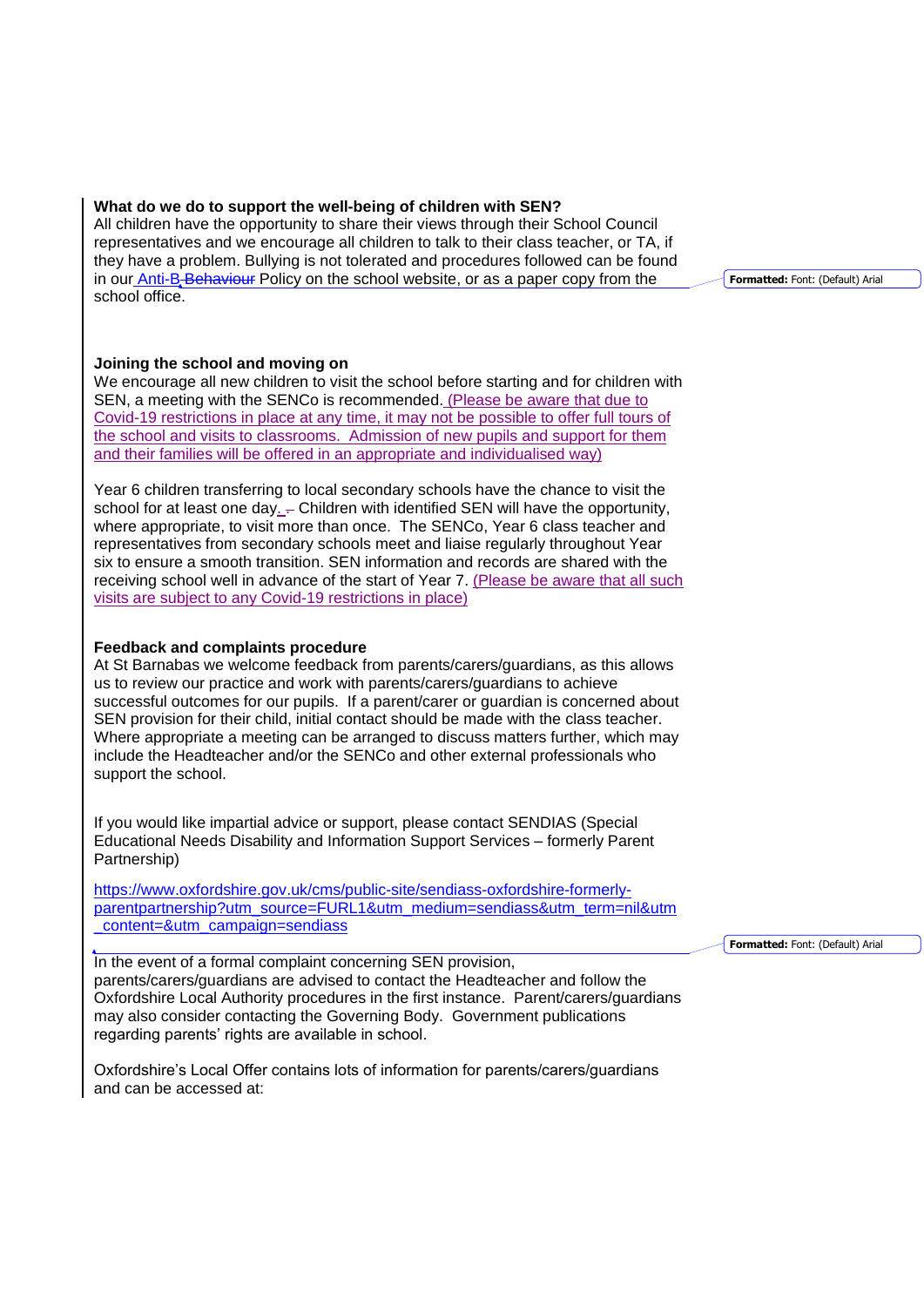#### <http://www.oxfordshire.gov.uk/cms/public-site/special-educational-needs-sen>

#### **We aim to:**

• Celebrate our Christiann ethos by acknowledging that each child is unique and a valued part of our school community  $\Box$ 

**Formatted:** Font: (Default) Arial

- Ensure that our curriculum is accessible and relevant to all children whatever their individual need  $\Box$
- Promote positive attitudes and individual confidence, ensuring that all children experience success

#### **In summary**

The Governors and staff at St Barnabas CE Primary School recognise that all children have a right to a broad, balanced, relevant and differentiated curriculum. We aim to create a happy, educationally exciting and positive environment in which all pupils can achieve to the best of their abilities and become confident and independent individuals.

## **INTERVENTIONS AVAILABLE 2021**

- **Interventions to support mental health/wellbeing include:**
- $\checkmark$  Social skills /PSHCE lessons
- $\checkmark$  Zumba/yoga
- $\overline{\smash[b]{\checkmark}}$  Meeting Kipling the dog
- $\overline{\smash{\checkmark}}$  Social stories
- $\checkmark$  CAT kit
- $\checkmark$  Lego therapy
- $\frac{6}{5}$  Play therapy
- ELSA sessions
- $\checkmark$  Referral School mental health team
- $\sqrt{\phantom{a}}$  Referral to Ed. Psychologist
- $\checkmark$  Referrals to CAHMS

#### **Interventions to support physical development include:**

- $\checkmark$  Extra PE with the coach KS2 sessions for children needing a confidence boost or extra practice
- $\checkmark$  Fine motor skills activities
- 
- $\frac{\checkmark}{\checkmark}$  Referral to physio<br> $\frac{\checkmark}{\checkmark}$  Extra PE sessions Extra PE sessions
- $\checkmark$  Extra Forest school

#### **Interventions to support READING include:**

- $\checkmark$  1:1 teacher, TA, volunteer
- $\overline{\smash{\checkmark}}$  ARCH